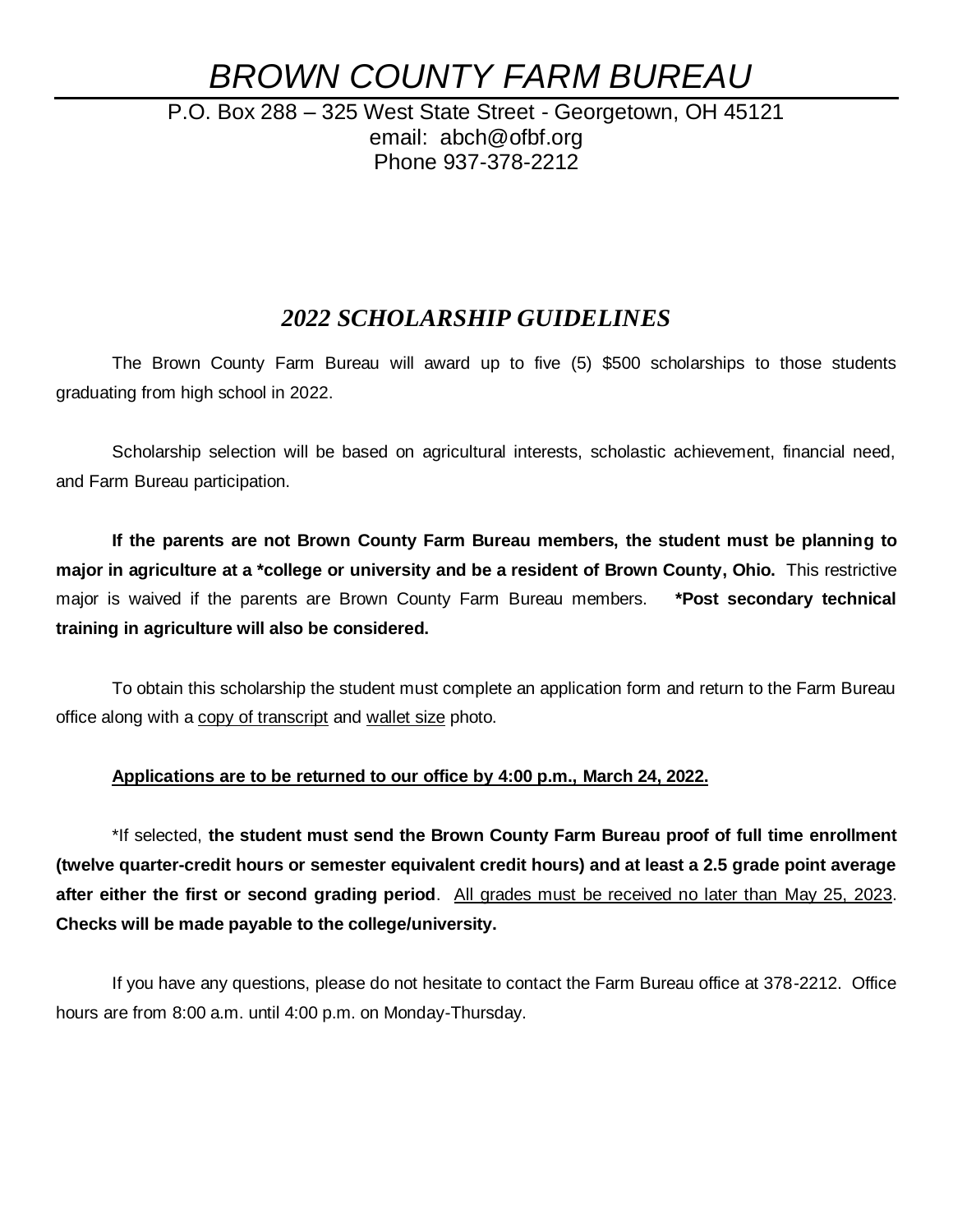# **2022 BROWN COUNTY FARM BUREAU SCHOLARSHIP APPLICATION**

**Application is to be completed by applicant**.

# *PERSONAL INFORMATION*

|                | <b>FARM BUREAU INFORMATION</b> |  |  |  |  |
|----------------|--------------------------------|--|--|--|--|
|                |                                |  |  |  |  |
|                |                                |  |  |  |  |
|                |                                |  |  |  |  |
|                | <b>YOUR FAMILY INFORMATION</b> |  |  |  |  |
|                |                                |  |  |  |  |
|                |                                |  |  |  |  |
|                |                                |  |  |  |  |
|                |                                |  |  |  |  |
| Street Address |                                |  |  |  |  |

## *PLEASE DO NOT MENTION FAMILY NAMES ON ANY OTHER PART OF THIS APPLICATION!*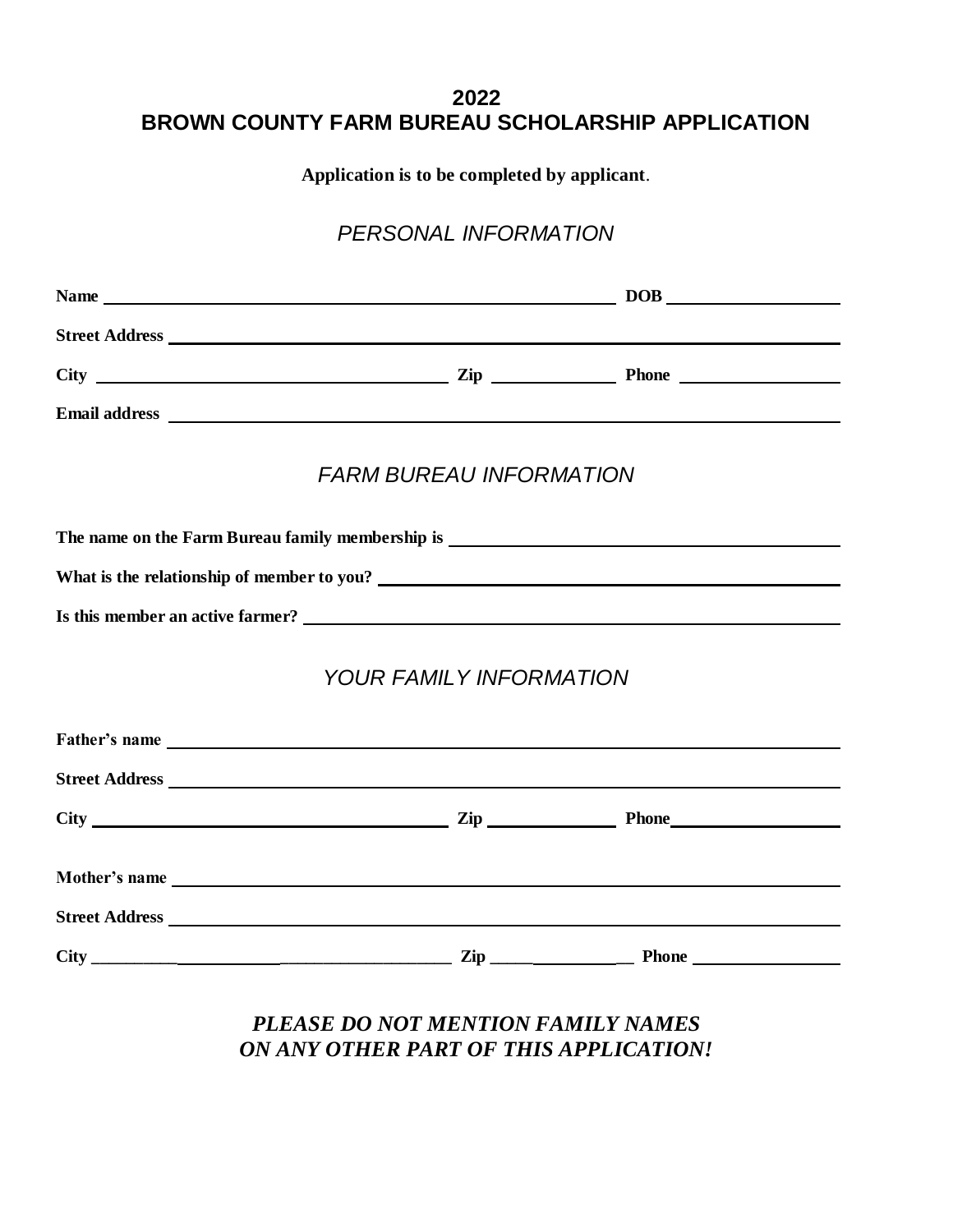## **2022 BROWN COUNTY FARM BUREAU SCHOLARSHIP APPLICATION**

## *EDUCATION*

1. Your schooling - List in chronological order all high schools and College Credit Plus schools you have attended:

|    | <b>SCHOOL NAME</b>                                                                                                                                                           | <b>ADDRESS</b> | <b>DATE ATTENDED</b>                                                                                 |
|----|------------------------------------------------------------------------------------------------------------------------------------------------------------------------------|----------------|------------------------------------------------------------------------------------------------------|
|    |                                                                                                                                                                              |                |                                                                                                      |
|    |                                                                                                                                                                              |                | What is your GPA: ______________________Guidance Counselor's Name: _________________________________ |
|    |                                                                                                                                                                              |                |                                                                                                      |
|    |                                                                                                                                                                              |                | List any scholastic distinctions or honors you have won: _______________________                     |
|    |                                                                                                                                                                              |                |                                                                                                      |
| 2. |                                                                                                                                                                              |                | College/University you have applied to (or are attending): _____________________                     |
|    |                                                                                                                                                                              |                |                                                                                                      |
|    |                                                                                                                                                                              |                |                                                                                                      |
|    |                                                                                                                                                                              |                | Tell us why you selected this college and major/minor: _________________________                     |
|    |                                                                                                                                                                              |                |                                                                                                      |
| 3. | Educational Goals - Be specific. Give reason why this is your goal, and what you hope to accomplish<br>and give back to others in service to the profession/community, etc.: |                |                                                                                                      |
|    |                                                                                                                                                                              |                |                                                                                                      |
|    |                                                                                                                                                                              |                |                                                                                                      |
|    |                                                                                                                                                                              |                |                                                                                                      |
|    |                                                                                                                                                                              |                |                                                                                                      |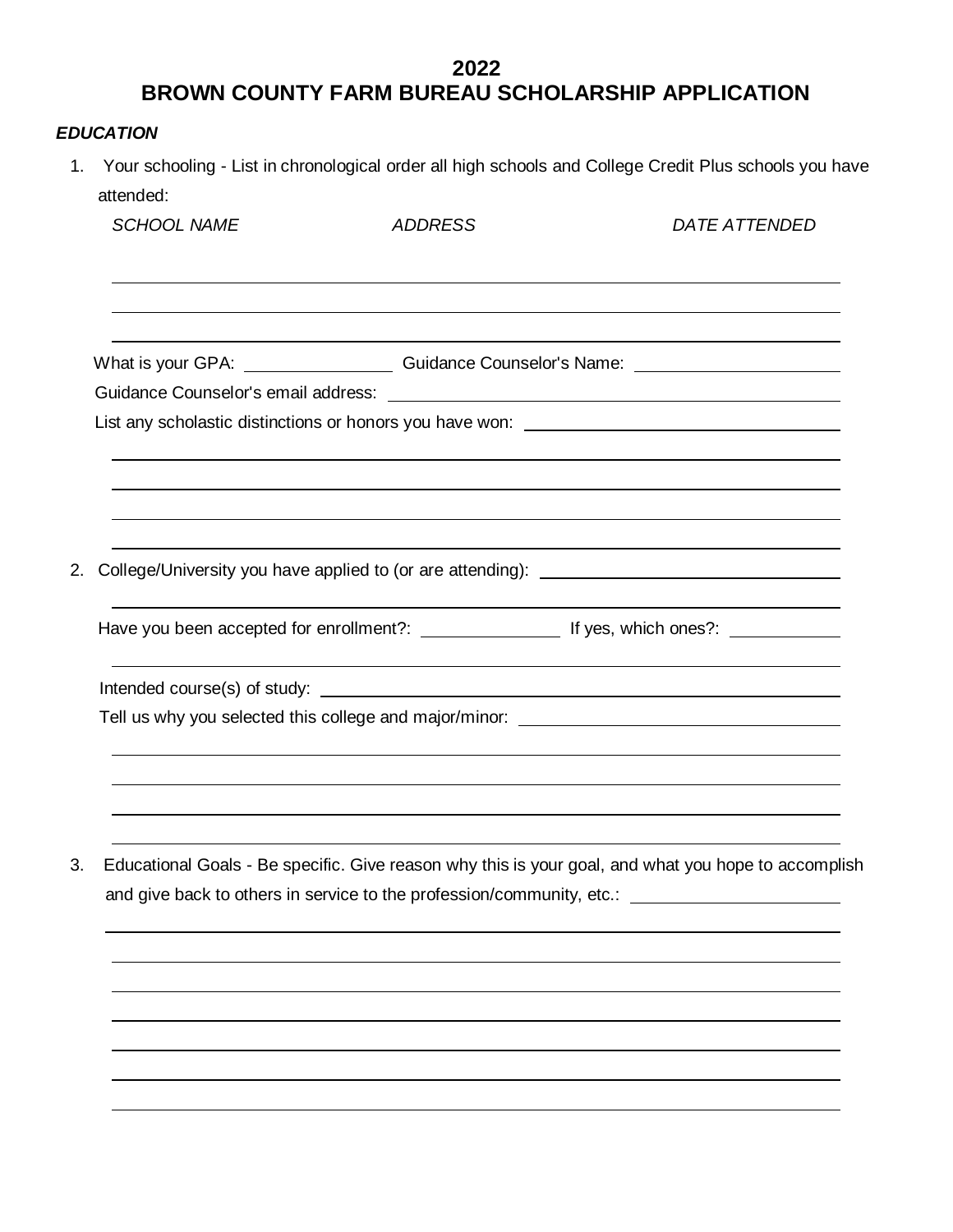#### *LEADERSHIP*

1. *List your high school activities, including offices held, leadership roles and number of years:* 

2. List all clubs and community organizations you have been involved in, including offices held, leadership roles and number of years (including church, 4-H and Farm Bureau):

3. Please list your involvement / achievements and give a brief description of any agricultural related activities or work experience (please include any honors or awards you have received):

#### *FINANCIAL AID*

- 1. Have you received any other financial aid or scholarships?: If yes, please explain:
- 2. How many dependent children are in your family?: Number of siblings that have attended or are attending college?: \_\_\_\_\_\_\_\_\_\_\_\_\_\_\_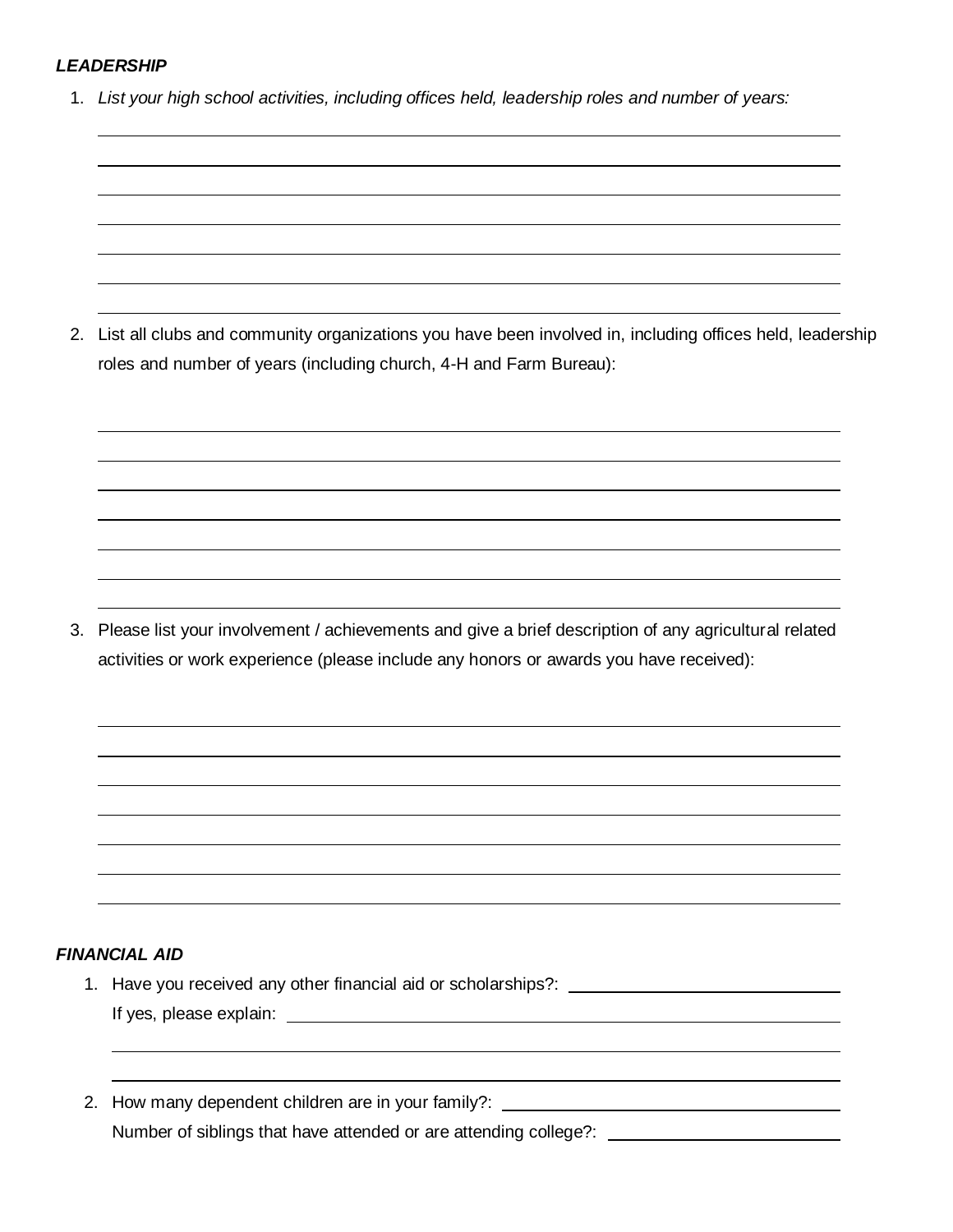## **PLEASE ANSWER EACH OF THE FOLLOWING IN 200 WORDS OR LESS.**

#### *(Another piece of paper may be used.)*

**1.** The Farm Bureau encourages its members to stay in regular contact with their elected officials and state representatives. For what reasons is this important to the agricultural industry?



**2.** If applicable, explain how your involvement in agriculture has influenced and prepared you for your future career.